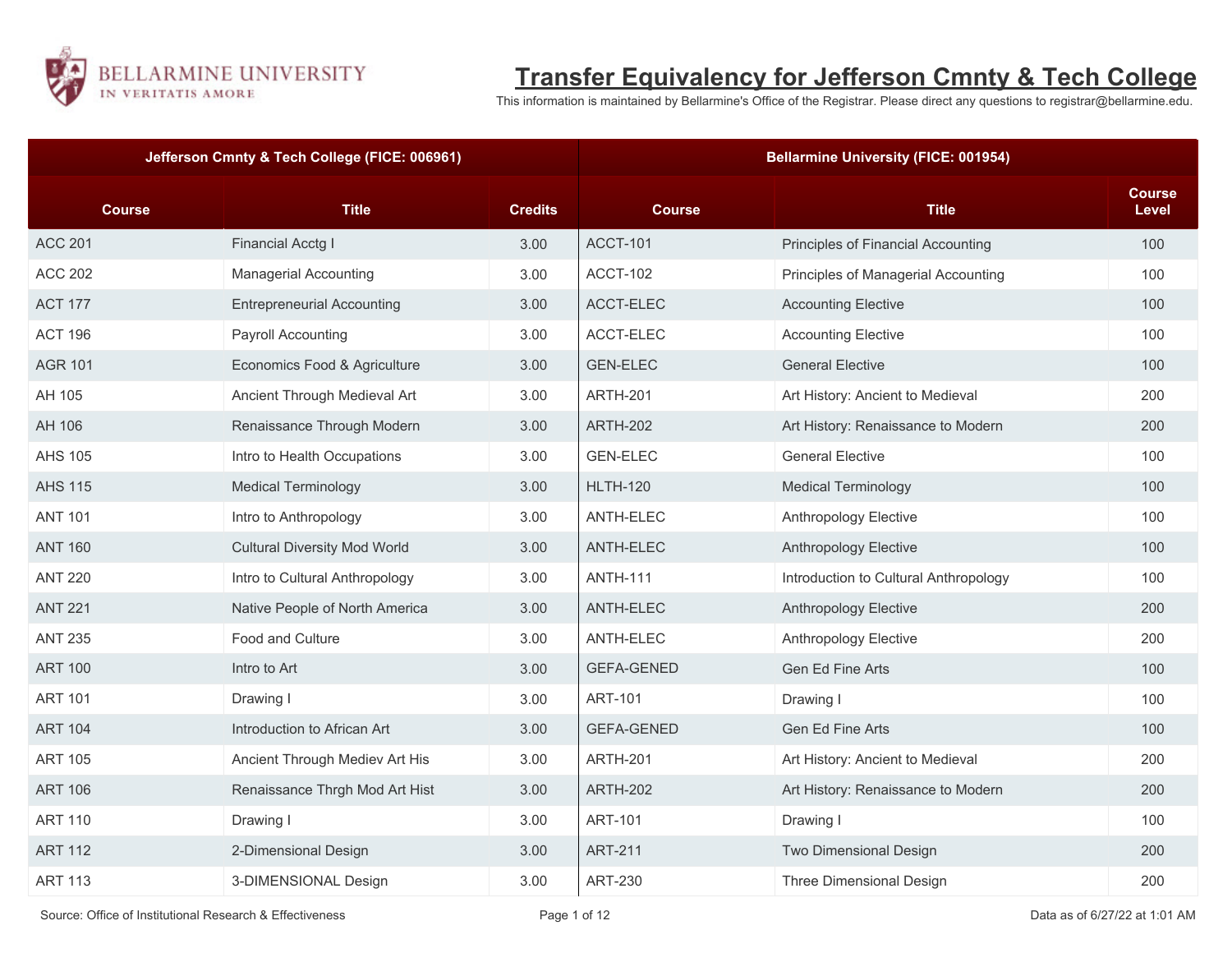|                  | Jefferson Cmnty & Tech College (FICE: 006961)          |                |                     | <b>Bellarmine University (FICE: 001954)</b>                     |                        |
|------------------|--------------------------------------------------------|----------------|---------------------|-----------------------------------------------------------------|------------------------|
| <b>Course</b>    | <b>Title</b>                                           | <b>Credits</b> | <b>Course</b>       | <b>Title</b>                                                    | <b>Course</b><br>Level |
| <b>ART 210</b>   | Drawing II                                             | 3.00           | <b>ART-102</b>      | Drawing II                                                      | 100                    |
| <b>ART 220</b>   | Painting I                                             | 3.00           | <b>ART-280</b>      | Painting I                                                      | 200                    |
| <b>ART 240</b>   | Ceramics I                                             | 3.00           | <b>ART-242</b>      | <b>Beginning Ceramics</b>                                       | 200                    |
| <b>ASL 101</b>   | American Sign Language I                               | 3.00           | <b>LANG-101</b>     | Language Proficiency 101                                        | 100                    |
| <b>ASL 102</b>   | American Sign Language II                              | 3.00           | <b>LANG-102</b>     | Language Proficiency 102                                        | 100                    |
| <b>ASL 201</b>   | American Sign Language III                             | 3.00           | <b>GEN-ELEC</b>     | <b>General Elective</b>                                         | 200                    |
| <b>AST 101</b>   | Frontiers of Astronomy                                 | 3.00           | <b>GEN-ELEC</b>     | <b>General Elective</b>                                         | 100                    |
| AST 101, AST 195 | Frontiers of Astronomy; Introductory<br>Astronomy Lab  | 3.00,<br>1.00  | PHYS-105, PHYS-105L | Introduction to Astronomy; Introduction to<br>Astronomy Lab     | 100                    |
| <b>AST 191</b>   | The Solar System                                       | 3.00           | PHYS-ELEC           | <b>Physics Elective</b>                                         | 100                    |
| AST 191, AST 195 | The Solar System; Introductory<br>Astonomy Lab         | 3.00,<br>1.00  | PHYS-105, PHYS-105L | Introduction to Astronomy; Introduction to<br>Astronomy Lab     | 100                    |
| AST 192, AST 195 | Stars, Galaxies, and the Unive; Intro<br>Astronomy Lab | 3.00,<br>1.00  | PHYS-106, PHYS-106L | Exploration of the Universe; Exploration of the<br>Universe Lab | 100                    |
| <b>BA 160</b>    | Introduction to Business                               | 3.00           | <b>BUSA-103</b>     | Introduction to Business                                        | 100                    |
| <b>BA 267</b>    | Intro to Business Law                                  | 3.00           | <b>BUSA-203</b>     | <b>Business Law</b>                                             | 200                    |
| <b>BA 282</b>    | Principles of Marketing                                | 3.00           | <b>BUSA-ELEC</b>    | <b>Business Elective</b>                                        | 200                    |
| <b>BAS 110</b>   | Worksheets in Business Applica                         | 3.00           | <b>GEN-ELEC</b>     | <b>General Elective</b>                                         | 100                    |
| <b>BAS 120</b>   | <b>Personal Finance</b>                                | 3.00           | <b>GEN-ELEC</b>     | <b>General Elective</b>                                         | 100                    |
| <b>BAS 155</b>   | <b>Personal Selling</b>                                | 3.00           | <b>GEN-ELEC</b>     | <b>General Elective</b>                                         | 100                    |
| <b>BAS 160</b>   | Introduction to Business                               | 3.00           | <b>BUSA-103</b>     | Introduction to Business                                        | 100                    |
| <b>BAS 170</b>   | Entrepreneurship                                       | 3.00           | <b>BUSA-ELEC</b>    | <b>Business Elective</b>                                        | 100                    |
| <b>BAS 200</b>   | Small Business Management                              | 3.00           | <b>BUSA-ELEC</b>    | <b>Business Elective</b>                                        | 200                    |
| <b>BAS 201</b>   | <b>Customer Service Improvement S</b>                  | 3.00           | <b>GEN-ELEC</b>     | <b>General Elective</b>                                         | 200                    |
| <b>BAS 250</b>   | <b>Business Employability Seminar</b>                  | 1.00           | <b>BU-299</b>       | Internship Prep and Success                                     | 200                    |
| <b>BAS 260</b>   | Professional Devel & Protocol                          | 2.00           | <b>GEN-ELEC</b>     | <b>General Elective</b>                                         | 200                    |
| <b>BAS 267</b>   | Introduction to Business Law                           | 3.00           | <b>BUSA-203</b>     | <b>Business Law</b>                                             | 200                    |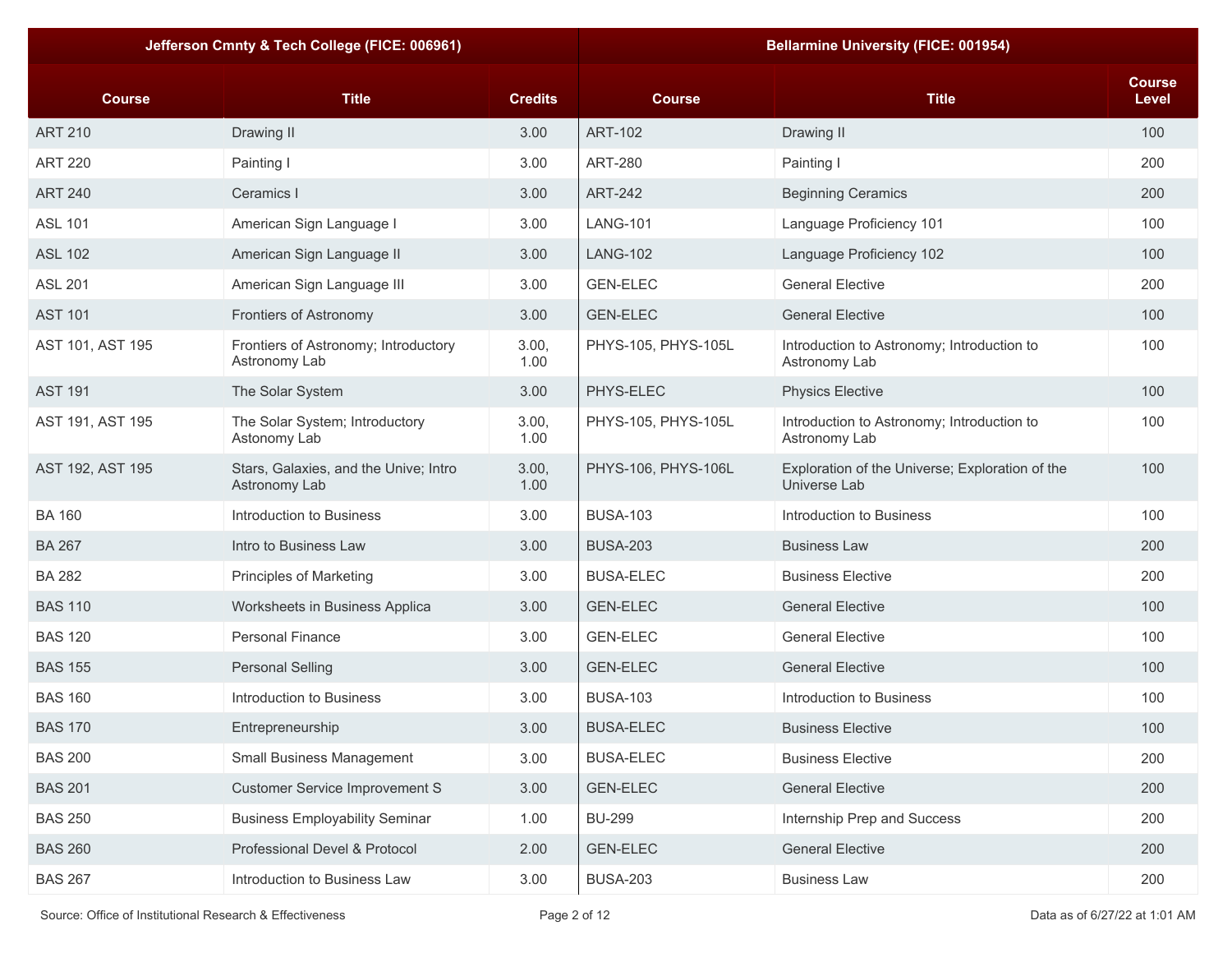|                  | Jefferson Cmnty & Tech College (FICE: 006961)           |                |                     | <b>Bellarmine University (FICE: 001954)</b>                       |                        |
|------------------|---------------------------------------------------------|----------------|---------------------|-------------------------------------------------------------------|------------------------|
| <b>Course</b>    | <b>Title</b>                                            | <b>Credits</b> | <b>Course</b>       | <b>Title</b>                                                      | <b>Course</b><br>Level |
| <b>BAS 270</b>   | <b>Business Employability Seminar</b>                   | 1.00           | <b>BUSA-ELEC</b>    | <b>Business Elective</b>                                          | 200                    |
| <b>BAS 274</b>   | Human Resources Management                              | 3.00           | <b>PSYC-320</b>     | Human Resource Management                                         | 300                    |
| <b>BAS 282</b>   | Principles of Marketing                                 | 3.00           | <b>HLTH-332</b>     | Branding & Promotions in Health Care                              | 300                    |
| <b>BAS 283</b>   | Principles of Management                                | 3.00           | <b>BUSA-301</b>     | Principles of Management                                          | 300                    |
| <b>BAS 284</b>   | <b>Applied Management Skills</b>                        | 3.00           | <b>BUSA-ELEC</b>    | <b>Business Elective</b>                                          | 200                    |
| <b>BAS 287</b>   | <b>Supervisory Management</b>                           | 3.00           | <b>BUSA-ELEC</b>    | <b>Business Elective</b>                                          | 200                    |
| <b>BAS 288</b>   | Personal & Organizational Lead                          | 3.00           | <b>PSYC-402</b>     | Organizational Behavior and Leadership                            | 400                    |
| <b>BE 160</b>    | Introduction to Business                                | 3.00           | <b>BUSA-103</b>     | Introduction to Business                                          | 100                    |
| <b>BE 267</b>    | Introduction to Business Law                            | 3.00           | <b>BUSA-203</b>     | <b>Business Law</b>                                               | 200                    |
| <b>BE 279</b>    | Tech of Acct System                                     | 3.00           | <b>GEN-ELEC</b>     | <b>General Elective</b>                                           | 200                    |
| <b>BE 280</b>    | <b>Cost Accounting</b>                                  | 3.00           | ACCT-ELEC           | <b>Accounting Elective</b>                                        | 200                    |
| <b>BE 281</b>    | <b>Acc Proded Taxes</b>                                 | 3.00           | ACCT-ELEC           | <b>Accounting Elective</b>                                        | 200                    |
| <b>BE 283</b>    | Principles of Management                                | 3.00           | <b>BUSA-301</b>     | Principles of Management                                          | 300                    |
| <b>BIO 103</b>   | Basic Ideas of Biology                                  | 3.00           | <b>BIOL-ELEC</b>    | <b>Biology Elective</b>                                           | 100                    |
| <b>BIO 112</b>   | Introduction to Biology                                 | 3.00           | <b>BIOL-ELEC</b>    | <b>Biology Elective</b>                                           | 100                    |
| BIO 112, BIO 113 | Introduction to Biology; Introduction<br>to Biology Lab | 3.00,<br>1.00  | BIOL-115, BIOL-115L | Introduction to Life Science; Introduction to Life<br>Science Lab | 100                    |
| <b>BIO 113</b>   | Introduction to Biology Lab                             | 1.00           | <b>BIOL-ELEC</b>    | <b>Biology Elective</b>                                           | 100                    |
| <b>BIO 120</b>   | Human Ecology                                           | 3.00           | <b>BIOL-ELEC</b>    | <b>Biology Elective</b>                                           | 100                    |
| <b>BIO 124</b>   | Prin of Ecology                                         | 3.00           | <b>BIOL-ELEC</b>    | <b>Biology Elective</b>                                           | 100                    |
| <b>BIO 135</b>   | Basic Anatomy/Physiology W/Lab                          | 4.00           | <b>GENS-GENED</b>   | Gen Ed Natural Science                                            | 100                    |
| <b>BIO 137</b>   | Human Anatomy & Physiology I                            | 4.00           | <b>BIOL-108</b>     | Human Anatomy and Physiology I                                    | 100                    |
| <b>BIO 139</b>   | Human Anatomy & Physiology II                           | 4.00           | <b>BIOL-109</b>     | Human Anatomy and Physiology II                                   | 100                    |
| <b>BIO 143</b>   | Zoology with Laboratory                                 | 4.00           | <b>BIOL-221</b>     | <b>Animal Diversity</b>                                           | 100                    |
| <b>BIO 150</b>   | Principles of Biology I                                 | 3.00           | <b>BIOL-ELEC</b>    | <b>Biology Elective</b>                                           | 100                    |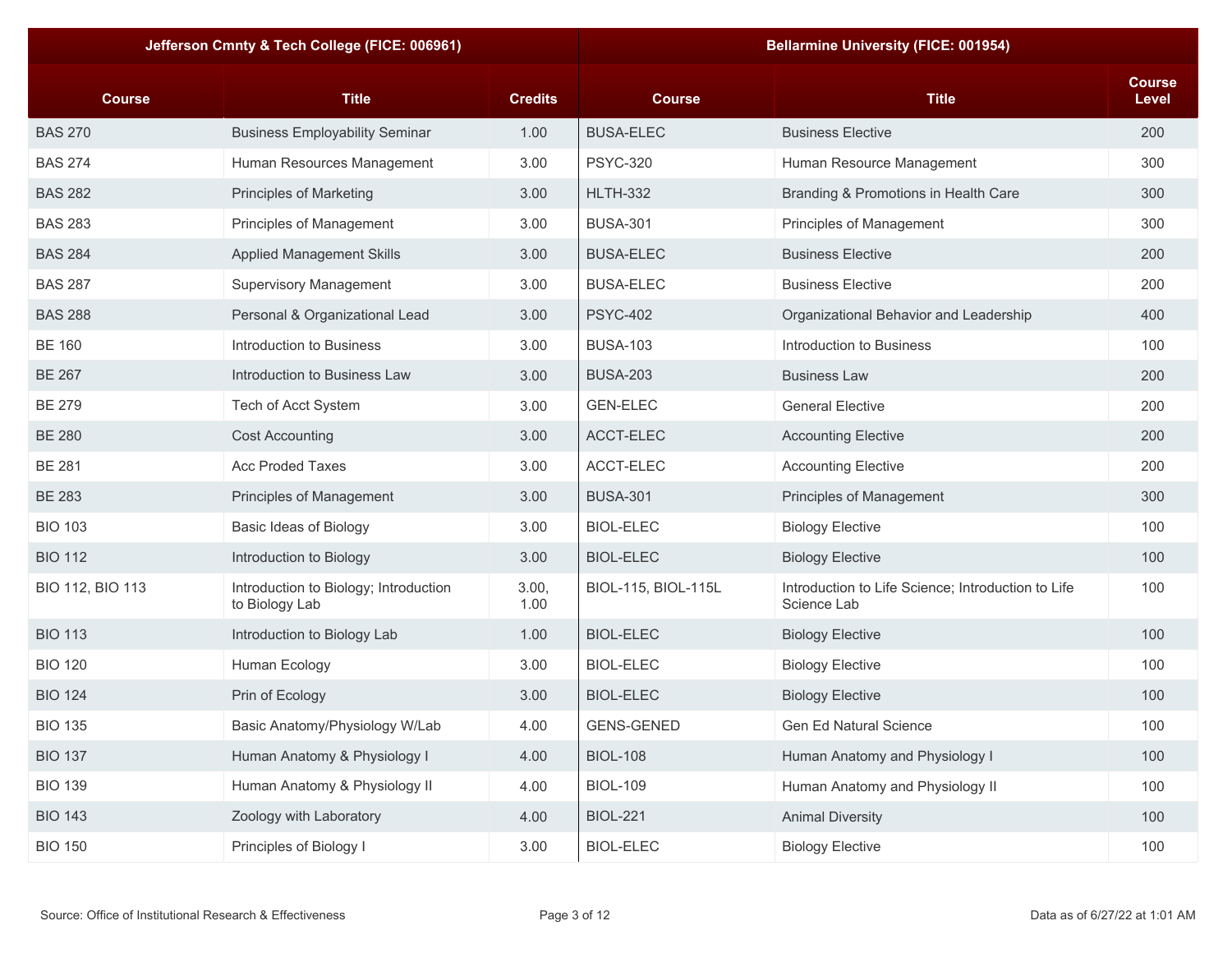|                  | Jefferson Cmnty & Tech College (FICE: 006961)                    |                |                     | <b>Bellarmine University (FICE: 001954)</b>                                 |                        |
|------------------|------------------------------------------------------------------|----------------|---------------------|-----------------------------------------------------------------------------|------------------------|
| <b>Course</b>    | <b>Title</b>                                                     | <b>Credits</b> | <b>Course</b>       | <b>Title</b>                                                                | <b>Course</b><br>Level |
| BIO 150, BIO 151 | Principles of Biology I; Principles of<br>Biology Lab I          | 3.00,<br>2.00  | BIOL-130, BIOL-130L | Principles of Biology; Principles of Biology Lab                            | 100                    |
| BIO 152, BIO 153 | Principles of Biology II; Principles of<br><b>Biology Lab II</b> | 3.00,<br>2.00  | BIOL-221, BIOL-221L | Animal Diversity; Animal Diversity Lab                                      | 100                    |
| BIO 208, BIO 209 | Principles of Microbiology;<br>Introductory Microbiology Lab     | 3.00,<br>2.00  | MDLS-200, MDLS-200L | Infection, Immunity, and Genomics; Infection,<br>Immunity, and Genomics Lab | 200                    |
| <b>BIO 225</b>   | <b>Medical Microbiology</b>                                      | 4.00           | <b>MDLS-200</b>     | Infection, Immunity, and Genomics                                           | 200                    |
| <b>BSL 110</b>   | Human Anatomy & Physiology I                                     | 4.00           | <b>BIOL-108</b>     | Human Anatomy and Physiology I                                              | 100                    |
| <b>BSL 111</b>   | Human Anatomy & Physiology II                                    | 4.00           | <b>BIOL-109</b>     | Human Anatomy and Physiology II                                             | 100                    |
| <b>BUS 116</b>   | Keyboarding                                                      | 1.00           | <b>GEN-ELEC</b>     | <b>General Elective</b>                                                     | 100                    |
| <b>BUS 118</b>   | Adv Keybd & Wp                                                   | 3.00           | <b>GEN-ELEC</b>     | <b>General Elective</b>                                                     | 100                    |
| <b>BUS 219</b>   | <b>Office Machines</b>                                           | 3.00           | <b>GEN-ELEC</b>     | <b>General Elective</b>                                                     | 200                    |
| <b>CHE 104</b>   | Introductory General Chemistry                                   | 3.00           | CHEM-ELEC           | <b>Chemistry Elective</b>                                                   | 100                    |
| <b>CHE 140</b>   | Introductory General Chemistry                                   | 3.00           | CHEM-ELEC           | <b>Chemistry Elective</b>                                                   | 100                    |
| CHE 140, CHE 145 | Introductory General Chemistry;<br>Intro General Chemistry Lab   | 3.00,<br>1.00  | CHEM-109, CHEM-109L | Liberal Arts Chemistry; Liberal Arts Chemistry<br>Lab                       | 100                    |
| <b>CHE 170</b>   | General College Chemistry I                                      | 4.00           | <b>CHEM-ELEC</b>    | <b>Chemistry Elective</b>                                                   | 100                    |
| CHE 170, CHE 175 | General College Chemistry I; Gen<br>College Chemistry Lab I      | 4.00,<br>1.00  | CHEM-103, CHEM-103L | General College Chemistry I; General College<br>Chemistry I Lab             | 100                    |
| <b>CHE 173</b>   | Gen College Chem Workshop                                        | 1.00           | <b>CHEM-ELEC</b>    | <b>Chemistry Elective</b>                                                   | 100                    |
| <b>CHE 180</b>   | <b>General Chemistry II</b>                                      | 4.00           | CHEM-ELEC           | <b>Chemistry Elective</b>                                                   | 100                    |
| CHE 180, CHE 185 | General Chemistry II; General<br>Chemistry II Lab                | 4.00,<br>1.00  | CHEM-104, CHEM-104L | General College Chemistry II; General College<br>Chemistry II Lab           | 100                    |
| <b>CHE 185</b>   | General Chemistry II Lab                                         | 1.00           | CHEM-ELEC           | <b>Chemistry Elective</b>                                                   | 100                    |
| CHE 270, CHE 275 | Organic Chemistry I; Organic<br>Chemistry Lab I                  | 3.00,<br>2.00  | CHEM-205, CHEM-205L | Organic Chemistry I; Organic Chemistry I Lab                                | 200                    |
| CHE 280, CHE 285 | Organic Chemistry II; Organic<br>Chemistry Lab II                | 3.00,<br>2.00  | CHEM-206, CHEM-206L | Organic Chemistry II; Organic Chemistry II Lab                              | 200                    |
| <b>CIS 100</b>   | Intro to Computers                                               | 3.00           | CS-ELEC             | <b>Computer Science Elective</b>                                            | 100                    |
|                  |                                                                  |                |                     |                                                                             |                        |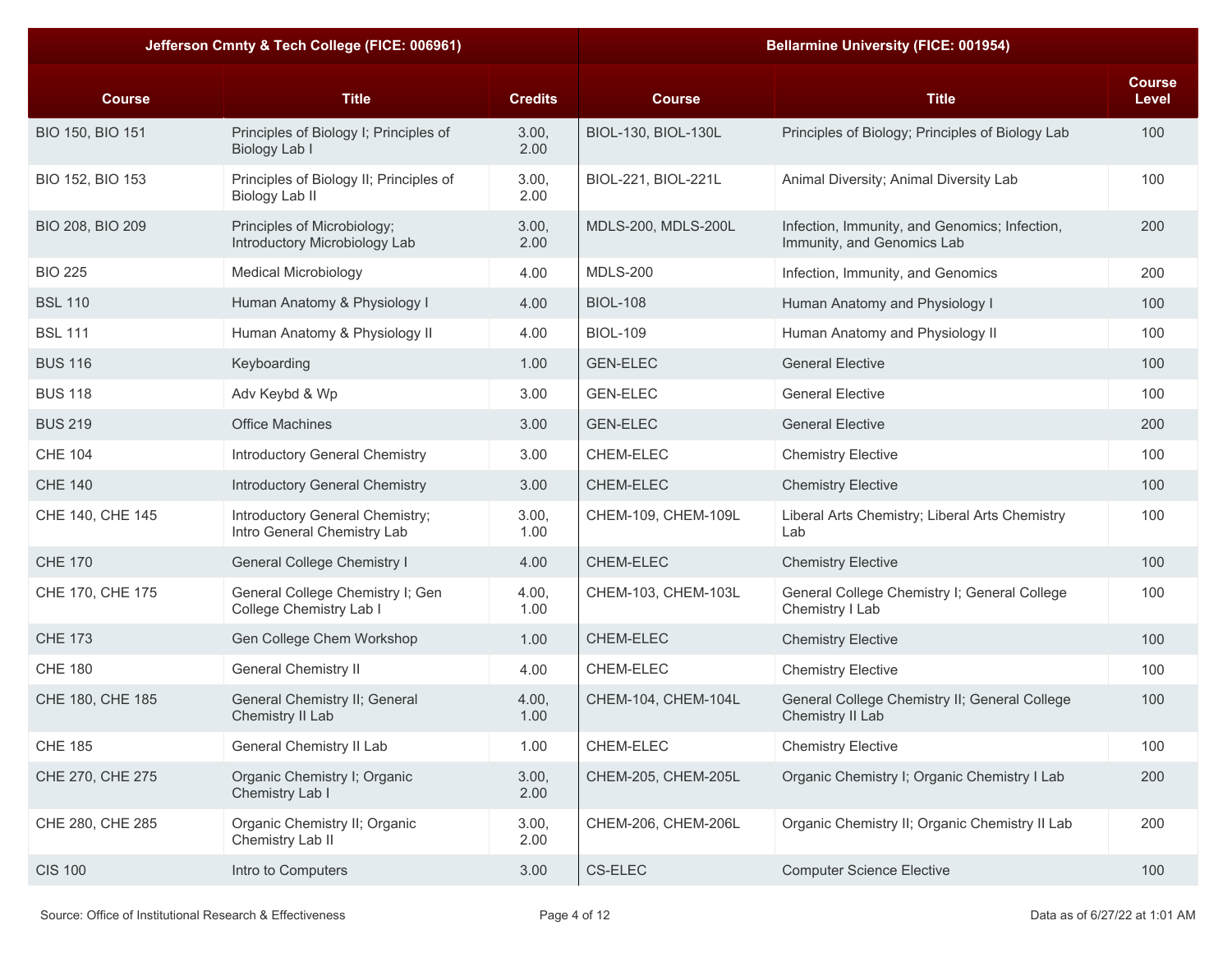|                | Jefferson Cmnty & Tech College (FICE: 006961) |                |                 | <b>Bellarmine University (FICE: 001954)</b> |                        |
|----------------|-----------------------------------------------|----------------|-----------------|---------------------------------------------|------------------------|
| <b>Course</b>  | <b>Title</b>                                  | <b>Credits</b> | <b>Course</b>   | <b>Title</b>                                | <b>Course</b><br>Level |
| <b>CIS 110</b> | <b>Operating Systems Concepts</b>             | 1.00           | CS-ELEC         | <b>Computer Science Elective</b>            | 100                    |
| <b>CIS 120</b> | Program Design & Development                  | 2.00           | CS-ELEC         | <b>Computer Science Elective</b>            | 100                    |
| <b>CIS 130</b> | Microcomputer Apps & Develop                  | 3.00           | CS-116          | <b>Computer Applications Software</b>       | 100                    |
| <b>CIS 147</b> | Query Programming                             | 3.00           | CS-ELEC         | <b>Computer Science Elective</b>            | 100                    |
| <b>CIT 105</b> | Introduction to Computers                     | 3.00           | <b>GEN-ELEC</b> | <b>General Elective</b>                     | 100                    |
| <b>CIT 120</b> | <b>Computational Thinking</b>                 | 3.00           | <b>GEN-ELEC</b> | <b>General Elective</b>                     | 100                    |
| <b>CIT 130</b> | <b>Productivity Software</b>                  | 3.00           | <b>GEN-ELEC</b> | <b>General Elective</b>                     | 100                    |
| <b>CIT 155</b> | Web Page Development                          | 3.00           | <b>GEN-ELEC</b> | <b>General Elective</b>                     | 100                    |
| <b>CIT 160</b> | Intro to Networking Concepts                  | 4.00           | CS-ELEC         | <b>Computer Science Elective</b>            | 100                    |
| <b>CIT 249</b> | Java II                                       | 3.00           | CS-131          | The Object-Oriented Paradigm                | 100                    |
| <b>CLA 131</b> | Med Term From Greek & Latin                   | 3.00           | <b>HLTH-120</b> | <b>Medical Terminology</b>                  | 100                    |
| <b>CMS 185</b> | <b>College Reading</b>                        | 3.00           | <b>GEN-ELEC</b> | <b>General Elective</b>                     | 100                    |
| <b>COM 101</b> | Intro to Communication                        | 3.00           | COMM-ELEC       | <b>Communication Elective</b>               | 100                    |
| <b>COM 181</b> | <b>Basic Public Speaking</b>                  | 3.00           | <b>COMM-103</b> | Introduction to Public Speaking             | 100                    |
| <b>COM 249</b> | <b>Mass Media Communication</b>               | 3.00           | <b>COMM-200</b> | Media and Society                           | 200                    |
| <b>COM 252</b> | Intro to Interpersonal Comm                   | 3.00           | <b>COMM-302</b> | Interpersonal Communication                 | 300                    |
| <b>COM 254</b> | Intro to Intercultural Comm                   | 3.00           | COMM-313        | Intercultural Communication                 | 300                    |
| <b>COM 287</b> | Persuasive Speaking                           | 3.00           | COMM-ELEC       | <b>Communication Elective</b>               | 200                    |
| <b>CRJ 100</b> | Intro to Criminal Justice                     | 3.00           | CJS-100         | Introduction to Criminal Justice            | 200                    |
| <b>CRJ 102</b> | Introduction to Corrections                   | 3.00           | CJS-331         | Corrections                                 | 300                    |
| <b>CRJ 216</b> | Criminal Law                                  | 3.00           | CJS-341         | Topics in Criminal Justice                  | 300                    |
| <b>CUL 230</b> | <b>Basic Nutrition</b>                        | 3.00           | <b>NURS-200</b> | Nutrition                                   | 200                    |
| <b>CUL 270</b> | Human Relations Management                    | 3.00           | <b>GEN-ELEC</b> | <b>General Elective</b>                     | 200                    |
| <b>CUL 280</b> | Cost and Control                              | 3.00           | <b>GEN-ELEC</b> | <b>General Elective</b>                     | 200                    |
| DP 269         | App Prog: Basic                               | 3.00           | <b>GEN-ELEC</b> | <b>General Elective</b>                     | 200                    |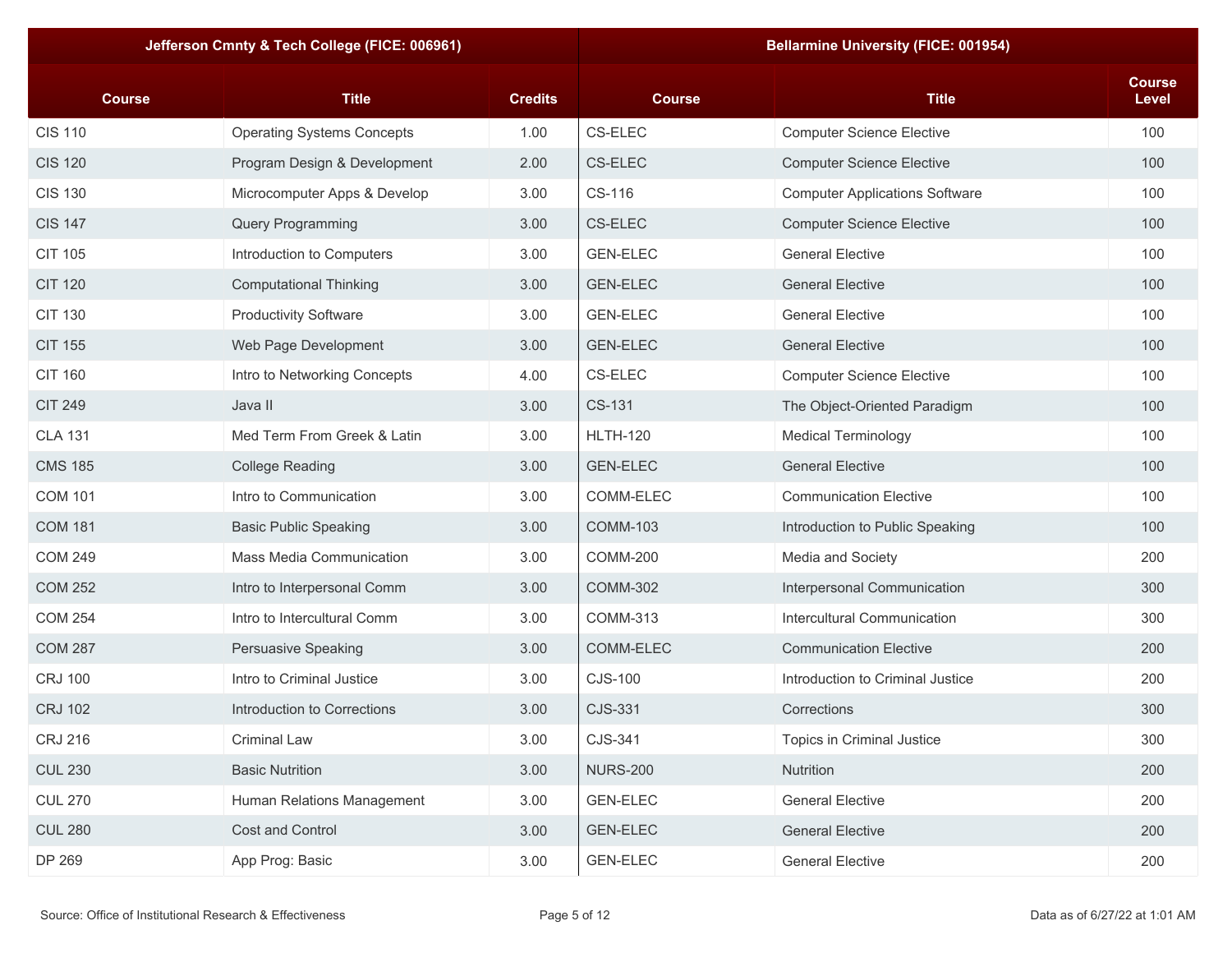|                | Jefferson Cmnty & Tech College (FICE: 006961) |                |                   | <b>Bellarmine University (FICE: 001954)</b> |                        |
|----------------|-----------------------------------------------|----------------|-------------------|---------------------------------------------|------------------------|
| <b>Course</b>  | <b>Title</b>                                  | <b>Credits</b> | <b>Course</b>     | <b>Title</b>                                | <b>Course</b><br>Level |
| <b>ECO 101</b> | <b>Contemporary Economic Issues</b>           | 3.00           | ECON-ELEC         | <b>Economics Elective</b>                   | 100                    |
| <b>ECO 150</b> | Intro to Global Economics                     | 3.00           | ECON-ELEC         | <b>Economics Elective</b>                   | 100                    |
| <b>ECO 201</b> | Principles of Microeconomics                  | 3.00           | <b>ECON-111</b>   | Principles of Microeconomics                | 100                    |
| <b>ECO 202</b> | Principles of Macroeconomics                  | 3.00           | <b>ECON-110</b>   | Principles of Macroeconomics                | 100                    |
| <b>EDP 202</b> | Human Development & Learning                  | 3.00           | <b>EDUC-102</b>   | Typical&Atypical Chld Dev PtA:Brth-Adol     | 100                    |
| <b>EDP 203</b> | <b>Teaching Exception Learners</b>            | 3.00           | <b>EDUC-220</b>   | Typ&Atypical Chld Dev Pt B:IntroSpecEd      | 200                    |
| <b>EDP 260</b> | Motivation & Classroom Mangmnt                | 3.00           | <b>EDUC-309</b>   | <b>Classroom Management Strategies</b>      | 300                    |
| <b>EDU 201</b> | Intro to American Education                   | 3.00           | <b>EDUC-200</b>   | Foundations of Education                    | 200                    |
| <b>EDU 204</b> | Technology in the Classroom                   | 3.00           | <b>EDUC-316</b>   | <b>Computer Applications in Education</b>   | 300                    |
| <b>EDU 240</b> | Elemen & Middle Sch Literature                | 3.00           | <b>EDUC-334</b>   | Literature for Children and Youth           | 300                    |
| <b>ENG 100</b> | English Workshop                              | 2.00           | ENGL-ELEC         | <b>English Elective</b>                     | 100                    |
| <b>ENG 101</b> | Writing I                                     | 3.00           | <b>ENGL-101</b>   | Introduction to Academic Writing            | 100                    |
| <b>ENG 102</b> | Writing II                                    | 3.00           | <b>ENGL-ELEC</b>  | <b>English Elective</b>                     | 100                    |
| <b>ENG 105</b> | Writing: an Accelerated Course                | 3.00           | <b>ENGL-101</b>   | Introduction to Academic Writing            | 100                    |
| <b>ENG 161</b> | Intro to Literature                           | 3.00           | <b>ENGL-200</b>   | Introduction to Literature                  | 200                    |
| <b>ENG 203</b> | <b>Business Writing</b>                       | 3.00           | <b>COMM-203</b>   | <b>Business Writing</b>                     | 200                    |
| <b>ENG 204</b> | <b>Technical Writing</b>                      | 3.00           | <b>ENGL-ELEC</b>  | <b>English Elective</b>                     | 200                    |
| <b>ENG 221</b> | Survey of English Literature I                | 3.00           | <b>ENGL-350</b>   | Contemporary International Literature       | 300                    |
| <b>ENG 222</b> | Survey of English Lit II                      | 3.00           | <b>ENGL-345</b>   | Brit Lit in the Cent of Revolution          | 300                    |
| <b>ENG 234</b> | Intro Women's Literature                      | 3.00           | <b>GELI-GENED</b> | Gen Ed Literature                           | 200                    |
| <b>ENG 251</b> | Survey of American Lit I                      | 3.00           | <b>ENGL-327</b>   | Imagining America                           | 300                    |
| <b>ENG 252</b> | Survey of American Lit II                     | 3.00           | <b>ENGL-324</b>   | Multicultural American Literature           | 300                    |
| <b>ENG 281</b> | Introduction to Film                          | 3.00           | <b>FILM-270</b>   | Introduction to Film                        | 200                    |
| <b>ENG 299</b> | Gend Resrch & Tech Write                      | 3.00           | ENGL-ELEC         | <b>English Elective</b>                     | 200                    |
| <b>FAM 253</b> | <b>Human Sexuality</b>                        | 3.00           | <b>PSYC-215</b>   | <b>Human Sexuality</b>                      | 200                    |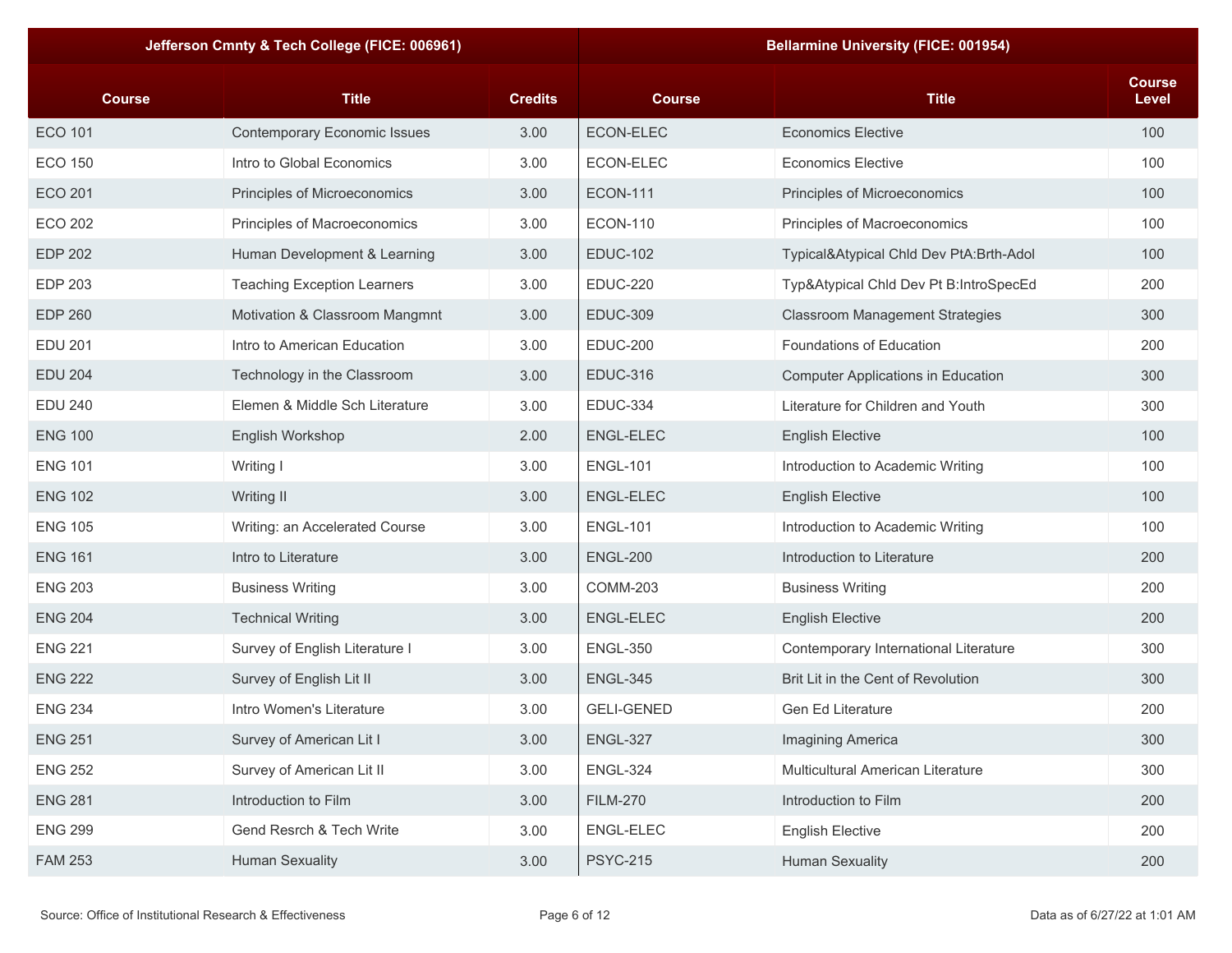|                  | Jefferson Cmnty & Tech College (FICE: 006961)              |                |                                 | <b>Bellarmine University (FICE: 001954)</b>                   |                        |
|------------------|------------------------------------------------------------|----------------|---------------------------------|---------------------------------------------------------------|------------------------|
| <b>Course</b>    | <b>Title</b>                                               | <b>Credits</b> | <b>Course</b>                   | <b>Title</b>                                                  | <b>Course</b><br>Level |
| <b>FLK 276</b>   | Introduction to Folk Studies                               | 3.00           | <b>GEN-ELEC</b>                 | <b>General Elective</b>                                       | 200                    |
| <b>FPX 100</b>   | <b>Fluid Power</b>                                         | 3.00           | <b>GEN-ELEC</b>                 | <b>General Elective</b>                                       | 100                    |
| FR 102           | Elemen French                                              | 4.00           | <b>FREN-102</b>                 | Intro to French Language & Culture II                         | 100                    |
| <b>FRE 101</b>   | Elemn French I                                             | 4.00           | <b>FREN-101</b>                 | Intro to French Language & Culture I                          | 100                    |
| <b>FRE 102</b>   | Elem French II                                             | 4.00           | <b>FREN-102</b>                 | Intro to French Language & Culture II                         | 100                    |
| <b>FYE 105</b>   | Achieving Academic Success                                 | 3.00           | <b>GEN-ELEC</b>                 | <b>General Elective</b>                                       | 100                    |
| <b>GE 100</b>    | Intro to College                                           | 1.00           | <b>GEN-ELEC</b>                 | <b>General Elective</b>                                       | 100                    |
| <b>GE 101</b>    | <b>Strategies for Acad Success</b>                         | 3.00           | <b>GEN-ELEC</b>                 | <b>General Elective</b>                                       | 100                    |
| GE 103           | Principles of Peer Mentoring                               | 1.00           | <b>GEN-ELEC</b>                 | <b>General Elective</b>                                       | 100                    |
| <b>GE 104</b>    | Applied Principles of Peer Men                             | 2.00           | <b>GEN-ELEC</b>                 | <b>General Elective</b>                                       | 100                    |
| <b>GE 170</b>    | Art Appreciation                                           | 3.00           | <b>GEFA-GENED</b>               | Gen Ed Fine Arts                                              | 100                    |
| <b>GEN 100</b>   | Introduction to College                                    | 1.00           | <b>GEN-ELEC</b>                 | <b>General Elective</b>                                       | 100                    |
| <b>GEN 102</b>   | Foundations of Learning                                    | 3.00           | <b>GEN-ELEC</b>                 | <b>General Elective</b>                                       | 100                    |
| <b>GEN 140</b>   | Development of Leadership                                  | 3.00           | <b>GEN-ELEC</b>                 | <b>General Elective</b>                                       | 100                    |
| <b>GEO 130</b>   | Earth's Physical Environment                               | 3.00           | <b>ENVS-ELEC</b>                | <b>Environmental Science Elective</b>                         | 100                    |
| <b>GEO 152</b>   | Regional Geography of World                                | 3.00           | <b>GEOG-175</b>                 | Introduction to Human Geography                               | 100                    |
| <b>GEO 160</b>   | Lands/Peoples of Non-West Wrld                             | 3.00           | GEOG-241                        | Special Topics in Geography                                   | 200                    |
| <b>GEO 172</b>   | Human Geography                                            | 3.00           | <b>GEOG-175</b>                 | Introduction to Human Geography                               | 100                    |
| <b>GER 101</b>   | Elementary German I                                        | 4.00           | <b>GERM-101</b>                 | Intro to German Language & Culture I                          | 100                    |
| GLY 101, GLY 111 | Physical Geology; Physical Geology<br>Lab                  | 3.00,<br>1.00  | ENVS-130, ENVS-130L             | Understanding Planet Earth; Understanding<br>Planet Earth Lab | 100                    |
| <b>GLY 110</b>   | <b>Environmental Geology</b>                               | 3.00           | ENVS-ELEC                       | <b>Environmental Science Elective</b>                         | 100                    |
| GLY 110, GLY 114 | Environmental Geology;<br><b>Environmental Geology Lab</b> | 3.00,<br>1.00  | ENVS-130, ENVS-130L             | Understanding Planet Earth; Understanding<br>Planet Earth Lab | 100                    |
| <b>GLY 130</b>   | <b>Dinosaurs and Disasters</b>                             | 3.00           | <b>GEN-ELEC</b>                 | <b>General Elective</b>                                       | 100                    |
| GLY 130, GLY 131 | Dinosaurs and Disasters; Dinosaur<br>Laboratory            | 3.00,<br>1.00  | GENS-GENED, GEN-<br><b>ELEC</b> | Gen Ed Natural Science; General Elective                      | 100                    |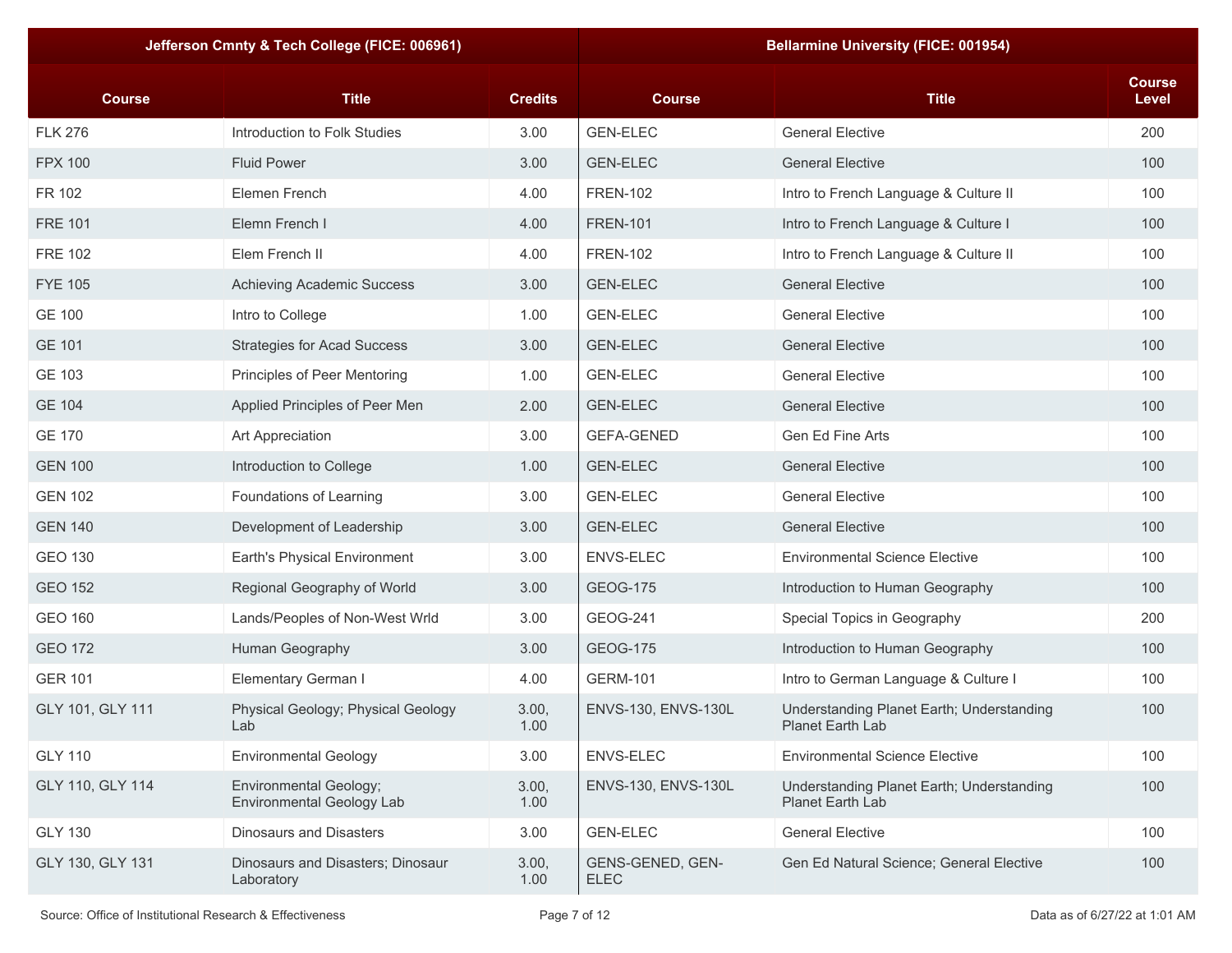| Jefferson Cmnty & Tech College (FICE: 006961) |                                  | <b>Bellarmine University (FICE: 001954)</b> |                  |                                        |                        |
|-----------------------------------------------|----------------------------------|---------------------------------------------|------------------|----------------------------------------|------------------------|
| <b>Course</b>                                 | <b>Title</b>                     | <b>Credits</b>                              | <b>Course</b>    | <b>Title</b>                           | <b>Course</b><br>Level |
| <b>HIS 101</b>                                | World Civilization I             | 3.00                                        | <b>HIST-116</b>  | The Western World I, 1450 to 1870      | 100                    |
| <b>HIS 102</b>                                | <b>World Civilization II</b>     | 3.00                                        | <b>HIST-117</b>  | The Western World II, 1870 to Present  | 100                    |
| <b>HIS 104</b>                                | History Europe to Mid-17th Cen   | 3.00                                        | <b>HIST-116</b>  | The Western World I, 1450 to 1870      | 100                    |
| <b>HIS 105</b>                                | History Europe Post-17th Cent.   | 3.00                                        | <b>HIST-117</b>  | The Western World II, 1870 to Present  | 100                    |
| <b>HIS 108</b>                                | History of the Us Through 1865   | 3.00                                        | <b>HIST-201</b>  | History of the United States to 1877   | 200                    |
| <b>HIS 109</b>                                | History of the US Since 1865     | 3.00                                        | <b>HIST-202</b>  | History of the US 1877 to Present      | 200                    |
| <b>HIS 120</b>                                | The World At War, 1939-45        | 3.00                                        | <b>HIST-ELEC</b> | <b>History Elective</b>                | 100                    |
| <b>HIS 215</b>                                | Hist Persp Prisons Police Work   | 3.00                                        | <b>HIST-ELEC</b> | <b>History Elective</b>                | 200                    |
| <b>HIS 240</b>                                | History of Kentucky              | 3.00                                        | <b>HIST-ELEC</b> | <b>History Elective</b>                | 200                    |
| <b>HIS 260</b>                                | African American Hist to 1865    | 3.00                                        | <b>HIST-ELEC</b> | <b>History Elective</b>                | 200                    |
| <b>HIS 261</b>                                | African-Amer Hist 1865-PRESENT   | 3.00                                        | <b>HIST-ELEC</b> | <b>History Elective</b>                | 200                    |
| <b>HIS 265</b>                                | History of Women in America      | 3.00                                        | <b>HIST-ELEC</b> | <b>History Elective</b>                | 200                    |
| <b>HMS 101</b>                                | Human Services Survey            | 3.00                                        | <b>GEN-ELEC</b>  | <b>General Elective</b>                | 100                    |
| <b>HMS 102</b>                                | Values of Human Services         | 3.00                                        | <b>GEN-ELEC</b>  | <b>General Elective</b>                | 100                    |
| <b>HMS 212</b>                                | Crisis Intervention              | 3.00                                        | <b>GEN-ELEC</b>  | <b>General Elective</b>                | 200                    |
| <b>HS 299</b>                                 | Special Topics in Human Srvcs    | 3.00                                        | <b>GEN-ELEC</b>  | <b>General Elective</b>                | 200                    |
| <b>HST 102</b>                                | Health Care Delivery & Mgmt      | 3.00                                        | <b>HLTH-240</b>  | Overview of the Health Care System     | 300                    |
| <b>HST 103</b>                                | <b>Health Care Communication</b> | 2.00                                        | <b>NURS-206</b>  | Transcultural Comm in Healthcare       | 200                    |
| <b>HST 121</b>                                | Pharmacology                     | 2.00                                        | <b>GEN-ELEC</b>  | <b>General Elective</b>                | 100                    |
| <b>HST 122</b>                                | <b>Clinical Pathophysiology</b>  | 3.00                                        | <b>BIOL-300</b>  | Pathophysiology                        | 300                    |
| <b>HUM 120</b>                                | Intro to Humanities              | 3.00                                        | <b>GEN-ELEC</b>  | <b>General Elective</b>                | 100                    |
| <b>HUM 202</b>                                | Appalachian Studies I            | 3.00                                        | <b>GEN-ELEC</b>  | <b>General Elective</b>                | 200                    |
| <b>IEC 120</b>                                | Health, Safety and Nutrition     | 3.00                                        | <b>EDUC-208</b>  | School Health, Nutrition & Physical Ed | 200                    |
| <b>JOU 101</b>                                | Intro to Journalism              | 3.00                                        | <b>GEN-ELEC</b>  | <b>General Elective</b>                | 100                    |
| <b>KHP 145</b>                                | Concepts of Health and Fitness   | 3.00                                        | <b>EXSC-140</b>  | Principles of Personal Wellness        | 100                    |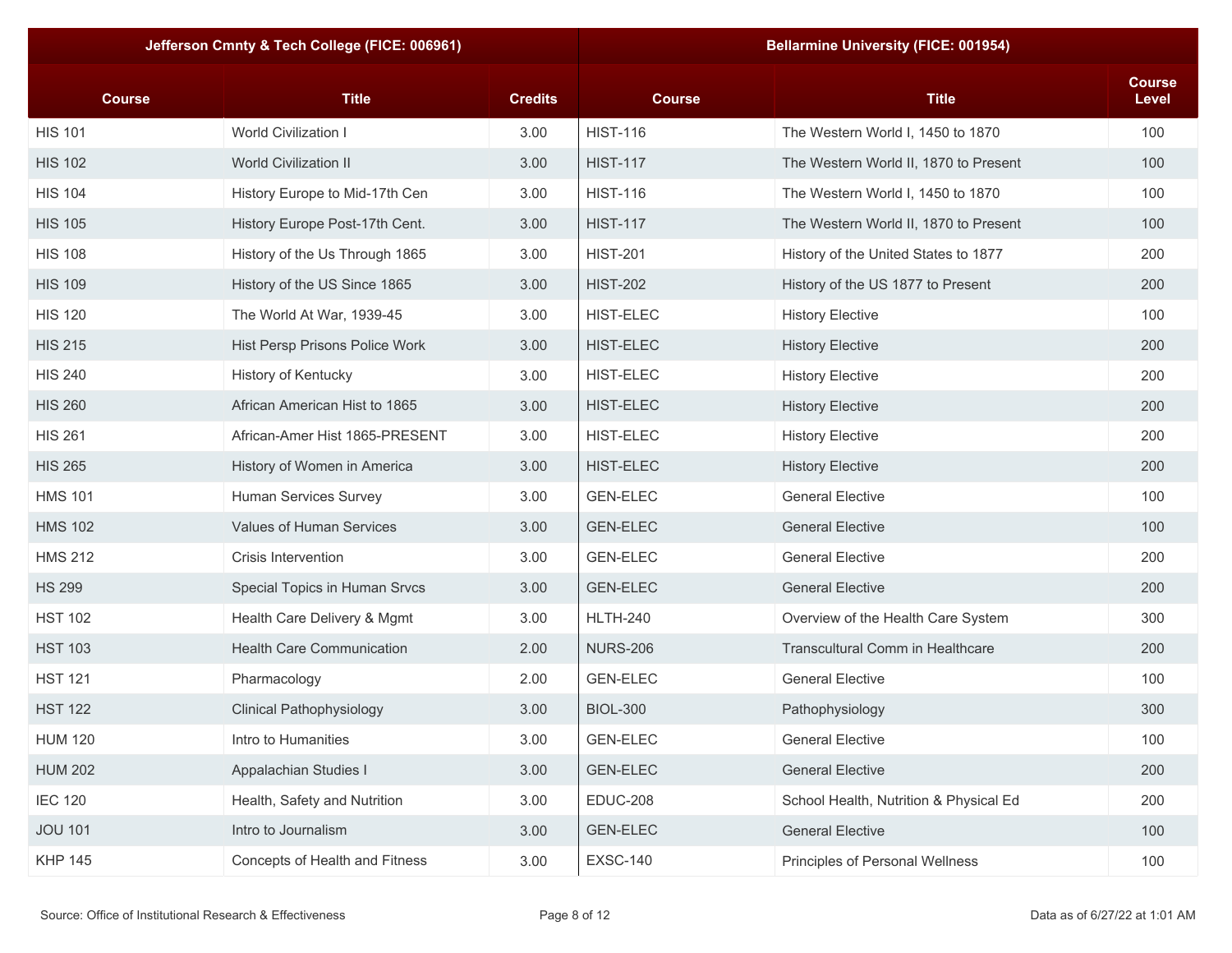|                 | Jefferson Cmnty & Tech College (FICE: 006961) |                |                   | <b>Bellarmine University (FICE: 001954)</b> |                        |
|-----------------|-----------------------------------------------|----------------|-------------------|---------------------------------------------|------------------------|
| <b>Course</b>   | <b>Title</b>                                  | <b>Credits</b> | <b>Course</b>     | <b>Title</b>                                | <b>Course</b><br>Level |
| <b>KHP 230</b>  | Human Health & Wellness                       | 3.00           | <b>EXSC-140</b>   | Principles of Personal Wellness             | 100                    |
| <b>LIT 280</b>  | Genealogy Services in Library                 | 3.00           | <b>GEN-ELEC</b>   | <b>General Elective</b>                     | 200                    |
| <b>LOM 100</b>  | Introduction to Logistics Mgmt                | 3.00           | <b>GEN-ELEC</b>   | <b>General Elective</b>                     | 100                    |
| MA 109          | College Algebra                               | 3.00           | <b>MATH-105</b>   | College Algebra                             | 100                    |
| MA 112          | Trigonometry                                  | 2.00           | MATH-ELEC         | <b>Mathematics Elective</b>                 | 100                    |
| MA 162          | Finite Math & Its Apps                        | 3.00           | MATH-ELEC         | <b>Mathematics Elective</b>                 | 100                    |
| <b>MAI 170</b>  | <b>Dosage Calculatoins</b>                    | 2.00           | <b>GEN-ELEC</b>   | <b>General Elective</b>                     | 100                    |
| <b>MAT 100</b>  | College Algebra Workshop                      | 2.00           | MATH-ELEC         | <b>Mathematics Elective</b>                 | 100                    |
| <b>MAT 146</b>  | Contemporary College Math                     | 3.00           | <b>MATH-107</b>   | <b>Mathematics for Liberal Arts</b>         | 100                    |
| <b>MAT 146S</b> | Coreq for Contemp College Math                | 2.00           | MATH-ELEC         | <b>Mathematics Elective</b>                 | 100                    |
| <b>MAT 150</b>  | College Algebra                               | 3.00           | <b>MATH-105</b>   | College Algebra                             | 100                    |
| <b>MAT 155</b>  | Trigonometry                                  | 3.00           | MATH-ELEC         | <b>Mathematics Elective</b>                 | 100                    |
| <b>MAT 160</b>  | Precalculus                                   | 5.00           | <b>MATH-116</b>   | Precalculus                                 | 100                    |
| <b>MAT 170</b>  | <b>Brief Calculus w/Applications</b>          | 3.00           | <b>MATH-125</b>   | <b>Business Calculus</b>                    | 100                    |
| <b>MAT 171</b>  | Precalculus                                   | 5.00           | <b>MATH-116</b>   | Precalculus                                 | 100                    |
| <b>MAT 175</b>  | Calculus I                                    | 5.00           | <b>MATH-117</b>   | Calculus I                                  | 100                    |
| <b>MAT 185</b>  | Calculus II                                   | 5.00           | <b>MATH-118</b>   | Calculus II                                 | 100                    |
| <b>MAT 205</b>  | Math Elem/Middle School Teach                 | 3.00           | <b>MATH-101</b>   | <b>Foundations of Mathematics I</b>         | 100                    |
| <b>MAT 206</b>  | Math Elm / Middle Sch Teach II                | 3.00           | <b>MATH-102</b>   | <b>Foundations of Mathematics II</b>        | 100                    |
| <b>MAT 275</b>  | Calculus III                                  | 4.00           | <b>MATH-216</b>   | Calculus III                                | 200                    |
| <b>MGT 283</b>  | Principles of Management                      | 3.00           | <b>BUSA-ELEC</b>  | <b>Business Elective</b>                    | 200                    |
| <b>MIT 103</b>  | <b>Medical Office Terminology</b>             | 3.00           | <b>HLTH-120</b>   | <b>Medical Terminology</b>                  | 100                    |
| MT 107          | Contemporary College Math                     | 3.00           | <b>MATH-107</b>   | Mathematics for Liberal Arts                | 100                    |
| <b>MUS 100</b>  | Intro to Music                                | 3.00           | <b>MUSC-200</b>   | Music Literature                            | 200                    |
| <b>MUS 104</b>  | Introduction to Jazz History                  | 3.00           | <b>GEFA-GENED</b> | Gen Ed Fine Arts                            | 100                    |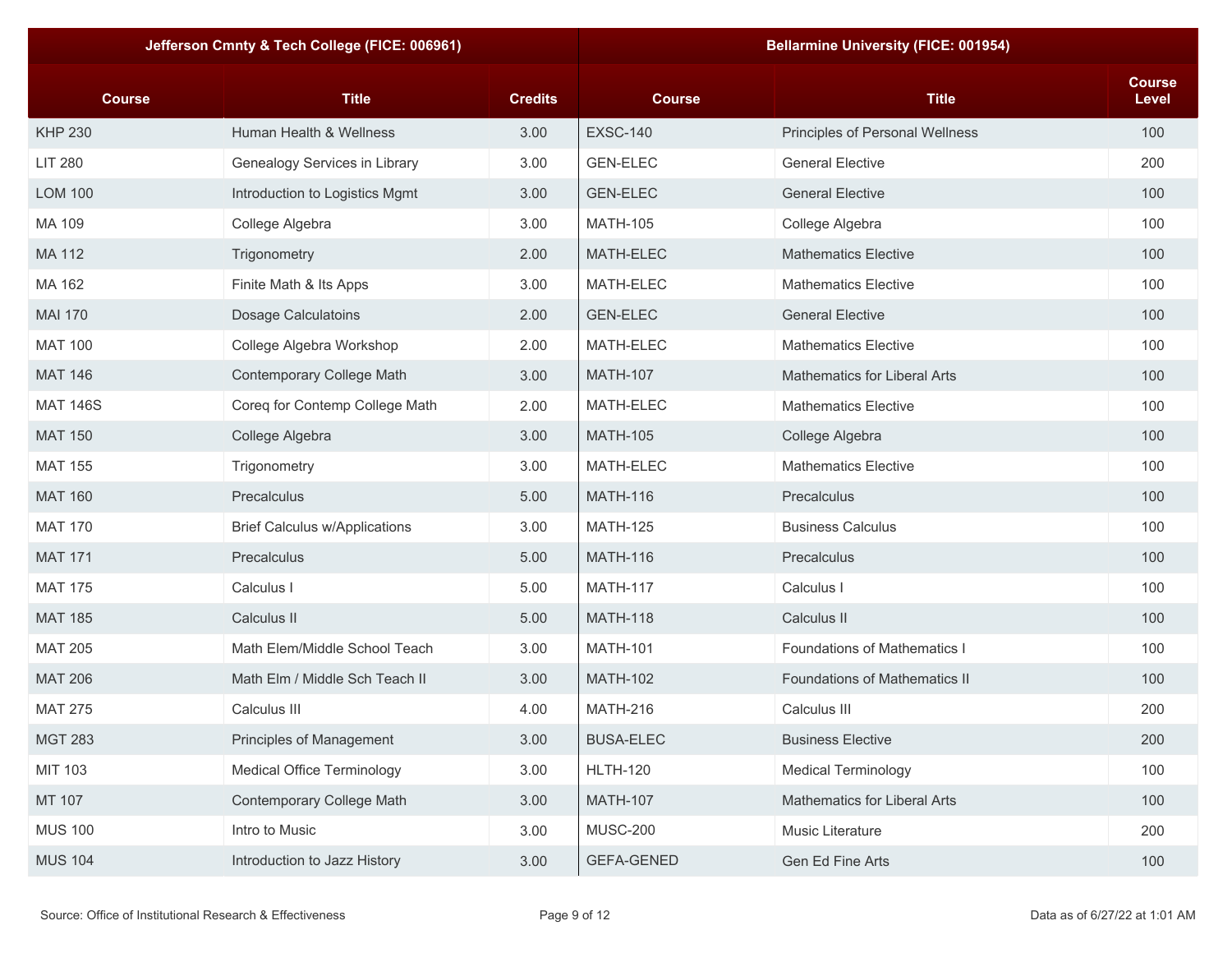|                  | Jefferson Cmnty & Tech College (FICE: 006961)       |                |                     | <b>Bellarmine University (FICE: 001954)</b>      |                        |
|------------------|-----------------------------------------------------|----------------|---------------------|--------------------------------------------------|------------------------|
| <b>Course</b>    | <b>Title</b>                                        | <b>Credits</b> | <b>Course</b>       | <b>Title</b>                                     | <b>Course</b><br>Level |
| <b>MUS 174</b>   | Theory for Nonmusic Majors                          | 3.00           | <b>MUSC-100</b>     | Introduction to Music Theory                     | 100                    |
| <b>MUS 222</b>   | History & Sociology Rock Music                      | 3.00           | <b>MUSC-103</b>     | Music in American Popular Culture                | 100                    |
| <b>NAA 100</b>   | <b>Nursing Assistant Skills I</b>                   | 3.00           | NURS-ELEC           | <b>Nursing Elective</b>                          | 100                    |
| <b>NFS 101</b>   | <b>Human Nutrition &amp; Wellness</b>               | 3.00           | <b>NURS-200</b>     | Nutrition                                        | 200                    |
| <b>OS 117</b>    | Keyboarding & Basic Word Proc                       | 3.00           | <b>GEN-ELEC</b>     | <b>General Elective</b>                          | 100                    |
| <b>OST 105</b>   | Intro to Info Systems                               | 3.00           | CS-116              | <b>Computer Applications Software</b>            | 100                    |
| <b>OST 235</b>   | <b>Business Comm Technology</b>                     | 3.00           | <b>BUSA-ELEC</b>    | <b>Business Elective</b>                         | 200                    |
| <b>OST 275</b>   | Office Management                                   | 3.00           | <b>GEN-ELEC</b>     | <b>General Elective</b>                          | 200                    |
| <b>PFX 101</b>   | Fluid Power Lab                                     | 2.00           | <b>GEN-ELEC</b>     | <b>General Elective</b>                          | 100                    |
| <b>PHI 100</b>   | Intro to Philosophy                                 | 3.00           | <b>PHIL-101</b>     | Introduction to Philosophy                       | 100                    |
| <b>PHI 110</b>   | <b>Medical Ethics</b>                               | 3.00           | PHIL-ELEC           | Philosophy Elective                              | 100                    |
| <b>PHI 120</b>   | Introductory Logic                                  | 3.00           | <b>PHIL-302</b>     | Logic                                            | 300                    |
| <b>PHI 130</b>   | <b>Ethics</b>                                       | 3.00           | <b>PHIL-301</b>     | <b>Ethics</b>                                    | 300                    |
| <b>PHI 150</b>   | <b>Business Ethics</b>                              | 3.00           | PHIL-ELEC           | Philosophy Elective                              | 100                    |
| <b>PHY 151</b>   | Introductory Physics I                              | 3.00           | PHYS-ELEC           | <b>Physics Elective</b>                          | 100                    |
| <b>PHY 152</b>   | Introductory Physics II                             | 3.00           | PHYS-ELEC           | <b>Physics Elective</b>                          | 100                    |
| <b>PHY 171</b>   | <b>Applied Physics</b>                              | 4.00           | PHYS-ELEC           | <b>Physics Elective</b>                          | 100                    |
| <b>PHY 201</b>   | College Physics I                                   | 4.00           | PHYS-ELEC           | <b>Physics Elective</b>                          | 100                    |
| PHY 201, PHY 202 | College Physics I; College Physics I<br>Lab         | 4.00,<br>1.00  | PHYS-201, PHYS-201L | College Physics I; College Physics I Lab         | 200                    |
| <b>PHY 203</b>   | College Physics II                                  | 4.00           | PHYS-ELEC           | <b>Physics Elective</b>                          | 100                    |
| PHY 203, PHY 204 | College Physics II; College Physics<br>II Lab       | 4.00,<br>1.00  | PHYS-202, PHYS-202L | College Physics II; College Physics II Lab       | 200                    |
| PHY 231, PHY 241 | General Univ Physics I; Gen Univ<br>Physics I Lab   | 4.00,<br>1.00  | PHYS-205, PHYS-205L | University Physics I; University Physics I Lab   | 200                    |
| PHY 232, PHY 242 | General Univ Physics II; Gen Univ<br>Physics II Lab | 4.00,<br>1.00  | PHYS-206, PHYS-206L | University Physics II; University Physics II Lab | 200                    |
|                  |                                                     |                |                     |                                                  |                        |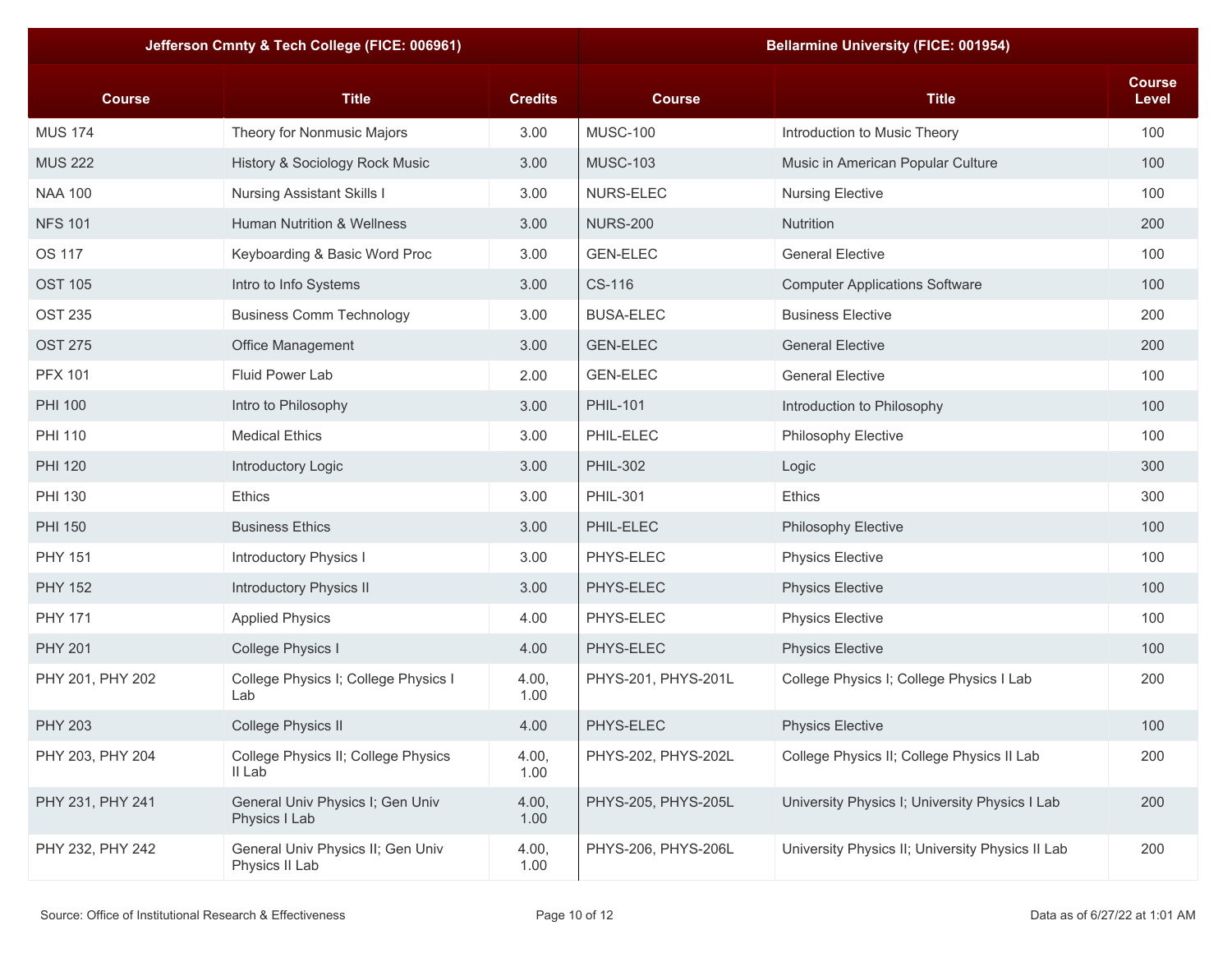| Jefferson Cmnty & Tech College (FICE: 006961) |                                       | <b>Bellarmine University (FICE: 001954)</b> |                   |                                        |                        |
|-----------------------------------------------|---------------------------------------|---------------------------------------------|-------------------|----------------------------------------|------------------------|
| <b>Course</b>                                 | <b>Title</b>                          | <b>Credits</b>                              | <b>Course</b>     | <b>Title</b>                           | <b>Course</b><br>Level |
| <b>PLW 100</b>                                | Introduction to Engineering de        | 4.00                                        | <b>GEN-ELEC</b>   | <b>General Elective</b>                | 100                    |
| <b>PLW 130</b>                                | Principles of Biomedical Scien        | 4.00                                        | <b>GEN-ELEC</b>   | <b>General Elective</b>                | 100                    |
| <b>PLW 135</b>                                | Principles of Human Body Sys          | 4.00                                        | <b>GEN-ELEC</b>   | <b>General Elective</b>                | 100                    |
| <b>PLW 140</b>                                | <b>Medical Interventions</b>          | 4.00                                        | <b>GEN-ELEC</b>   | <b>General Elective</b>                | 100                    |
| <b>PLW 145</b>                                | <b>Biomedical Innovation</b>          | 4.00                                        | <b>GEN-ELEC</b>   | <b>General Elective</b>                | 100                    |
| <b>POL 101</b>                                | American Government                   | 3.00                                        | PS-101            | American Government                    | 100                    |
| <b>POL 235</b>                                | <b>World Politics</b>                 | 3.00                                        | <b>PS-106</b>     | Introduction to International Politics | 100                    |
| <b>POL 255</b>                                | <b>State Government</b>               | 3.00                                        | <b>PS-102</b>     | State and Local Government             | 100                    |
| <b>PS 101</b>                                 | American Government                   | 3.00                                        | <b>PS-101</b>     | <b>American Government</b>             | 100                    |
| <b>PSY 110</b>                                | General Psychology                    | 3.00                                        | <b>PSYC-103</b>   | Introductory Psychology                | 100                    |
| <b>PSY 180</b>                                | <b>Human Relations</b>                | 3.00                                        | PSYC-ELEC         | <b>Psychology Elective</b>             | 100                    |
| <b>PSY 185</b>                                | Human Potential                       | 3.00                                        | PSYC-ELEC         | Psychology Elective                    | 100                    |
| <b>PSY 223</b>                                | Developmental Psychology              | 3.00                                        | <b>PSYC-218</b>   | Life-Span Development                  | 200                    |
| <b>PSY 230</b>                                | Psycho Aspects of Death/Dying         | 3.00                                        | PSYC-ELEC         | Psychology Elective                    | 200                    |
| <b>PSY 298</b>                                | <b>Essentials Abnormal Psychology</b> | 3.00                                        | <b>PSYC-304</b>   | Abnormal Psychology                    | 300                    |
| PY 110                                        | General Psychology                    | 3.00                                        | <b>PSYC-103</b>   | Introductory Psychology                | 100                    |
| <b>PY 230</b>                                 | Psych Aspects of Death/Dying          | 3.00                                        | PSYC-ELEC         | <b>Psychology Elective</b>             | 200                    |
| <b>RDG 185</b>                                | <b>College Reading</b>                | 3.00                                        | <b>GEN-ELEC</b>   | <b>General Elective</b>                | 100                    |
| <b>REL 101</b>                                | Intro to Religious Studies            | 3.00                                        | <b>GETH-GENED</b> | <b>Gen Ed Theology Elective</b>        | 100                    |
| <b>REL 130</b>                                | Intro to Comparative Religion         | 3.00                                        | <b>THEO-200</b>   | <b>Ultimate Questions</b>              | 200                    |
| <b>SED 101</b>                                | Sign Language I                       | 3.00                                        | <b>LANG-101</b>   | Language Proficiency 101               | 100                    |
| <b>SED 102</b>                                | Sign Language II                      | 3.00                                        | <b>LANG-102</b>   | Language Proficiency 102               | 100                    |
| <b>SOC 101</b>                                | Intro to Sociology                    | 3.00                                        | SOC-101           | Introduction to Sociology              | 100                    |
| <b>SOC 152</b>                                | Modern Social Problems                | 3.00                                        | SOC-301           | Contemporary American Social Problems  | 200                    |
| <b>SOC 220</b>                                | The Community                         | 3.00                                        | SOC-ELEC          | Sociology Elective                     | 200                    |